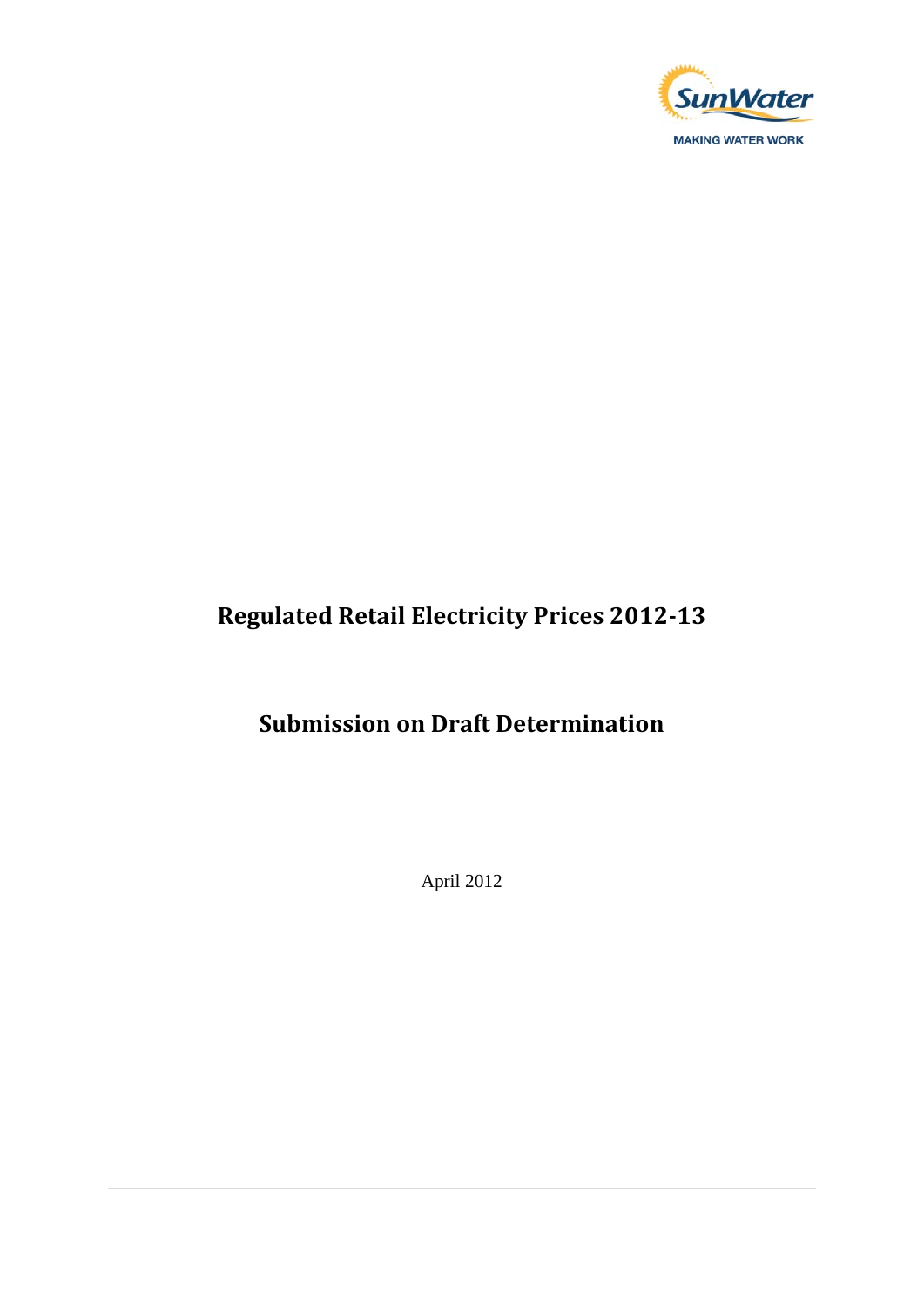

The Queensland Competition Authority has published their draft Determination on regulated retail electricity prices for 2012/13. SunWater has many irrigation pumping stations on regulated retail tariffs and is concerned that the prices for these tariffs will increase unreasonably and do so in a manner that is not cost-reflective.

## *N component for Large Customers Incorrectly Based on Ergon's Network Charges*

The biggest concern for SunWater is that the Authority has based the N (network cost) component of the regulated prices for large customers on Ergon Energy's network charges rather than Energex's network charges. This decision contravenes the Ministerial Delegation of 22 September 2011 in which it is clearly stated that:

"In determining the network cost component of each regulated retail tariff, the Authority must consider the network charges to be levied by Energex for each tariff for the relevant tariff year"

SunWater believes that the Delegation is clear and unambiguous. The Authority seemed to interpret the Delegation in this way when they wrote on page 3 of the draft Determination that there were two amendments that "provide more clarity regarding the Authority's task", the first of these being that:

"the N (or network cost) component is treated as a pass through – in determining the N component, the Authority must consider the network charges to be levied by Energex for each tariff for the relevant tariff year"

While acknowledging that the Delegation provided more clarity to the Authority's task, the QCA then proceeded to base retail electricity prices for large customers on Ergon Energy's network charges, rather than Energex's network charges as was required by the Ministerial Delegation. This decision by the Authority will likely cost SunWater millions of dollars more on their electricity bills and these costs will be passed through to irrigators under the regulated irrigation pricing arrangements. The decision not to use Energex's network charges will penalise regional businesses and will discourage business investment in regional areas of the state, where it is most needed.

The intent of the Delegation is very clear and this clarity was acknowledged in the Authority's draft Determination. SunWater requests that the Authority follow the intent of the Delegation and base regulated retail electricity prices in the final Determination on Energex's network charges for 2012/13.

## *R Component is not Cost Reflective*

The Authority is required to determine the cost of energy for the various retail tariffs as the major input to the R (retail cost) component of regulated retail prices. The most important factor determining a customer's energy pricing in the retail market is the time of use (ToU) of consumption. Inexplicably, the Authority has removed the differentiation of ToU pricing in determining the R component of retail prices. This decision was not flagged in the Authority's draft methodology or the issues paper, and is not adequately addressed in the draft Determination.

The majority of SunWater's sites are currently on tariffs 22 and 43, both of which offer peak and offpeak pricing. The differentiation of peak and offpeak pricing has been severely diminished for tariff 22 under the Authority's approach to determining R for this tariff. The